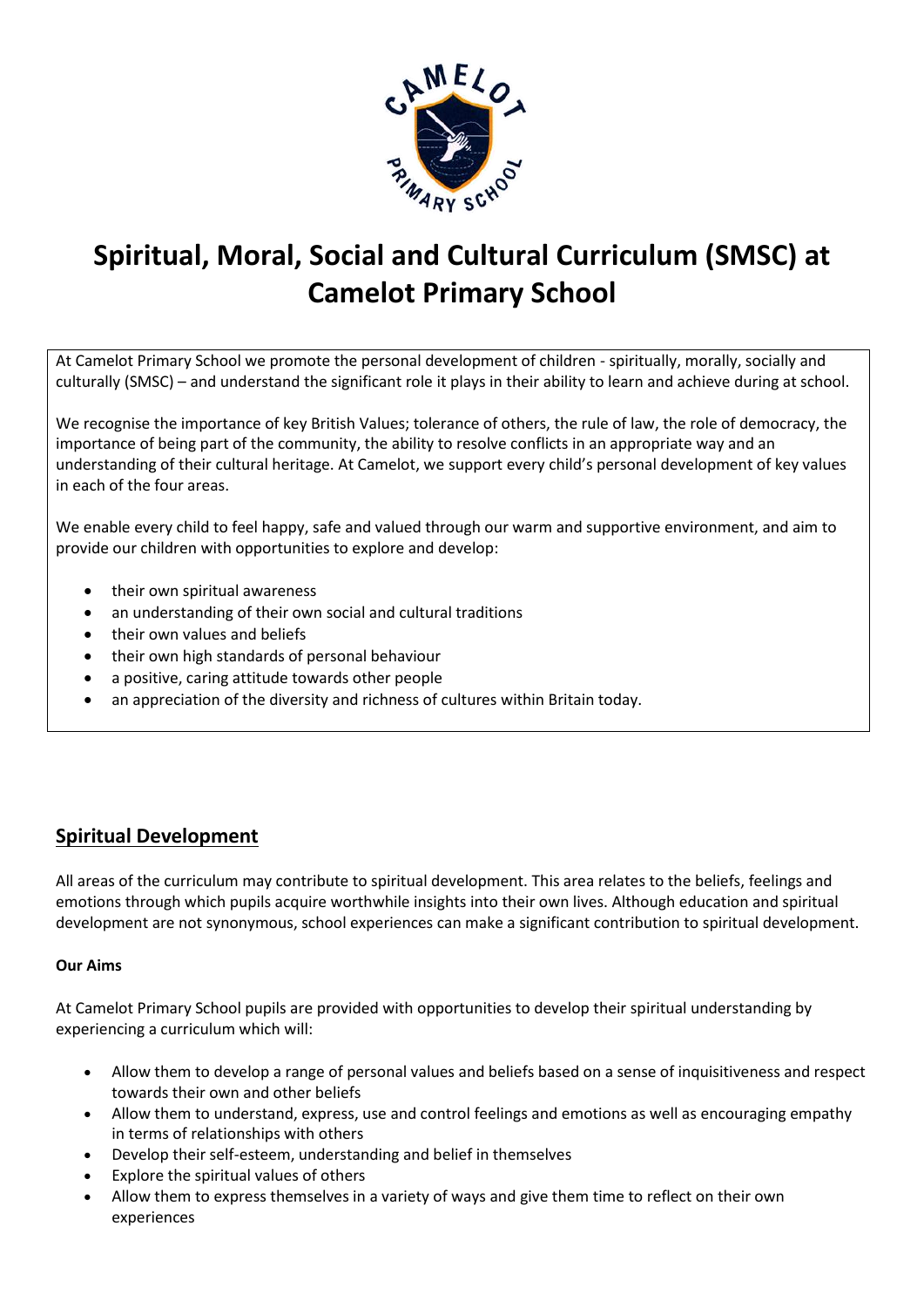This is delivered through:

- 1. A curriculum which develops self-esteem and knowledge, and an ability to reflect on and develop individuals' own spiritual values
- 2. Teacher and pupil led assemblies that encourage reflection and development of pupils' opinions and moral compass
- 3. Regular school council meetings to involve pupils in the life of the school
- 4. Educational trips that enrich daily provision and understanding of the wider community and cultures, which promote a sense of awe and wonder about the world
- 5. A rewards system developing pupil self-esteem using recognition awards at all levels
- 6. A reflective approach to learning through formative assessment pupils having ownership of where they are, where they need to get to and how they can achieve their next steps
- 7. Displays of pupil work to encourage a sense of pride and therefore a sense of expressing the talents of the individual

## **Moral Development**

Moral development refers to knowledge, understanding, intentions, attitudes and behaviour in relation to what is right and wrong. Camelot Primary School has a robust [behaviour policy](http://www.matthew-arnold.surrey.sch.uk/uploads/document/2_0_behaviour-policy.pdf) and staff promote a supportive approach to the management of challenging behaviour.

#### **Our Aims**

Camelot's Code of Conduct promotes the concept of exceptional behaviour by:

- Using kindness, patience and commitment in dealing with any problems
- Showing nothing less than our best to all and in all situations
- Being compassionate and to show a sense of humour to all

This is delivered through:

- 1. Teaching pupils a range of strategies to support good behaviour in all aspects of school life with clear models of good behaviour from pupils and staff and reinforcement of expectations both inside and outside of lessons
- 2. Raising pupil self-esteem and awareness of wider community and societal responsibilities as well as the value of good manners and conduct
- 3. Providing clear expectations of behaviour to which all can aspire
- 4. Being explicit about what adults and pupils in the school can expect from each other
- 5. Integrating behaviour management into all areas of school life through a structured system of praise and accountability
- 6. A peer mediation structure focused on conflict resolution and restorative justice
- 7. Assembly themes on moral issues, developed and reinforced during lesson time
- 8. The use of team work across the school
- 9. Curriculum weeks or days that focus on local, national and global events that provide additional opportunities for teaching about morality and behaviour
- 10. Specific lesson time and discussions based on moral issues across the school community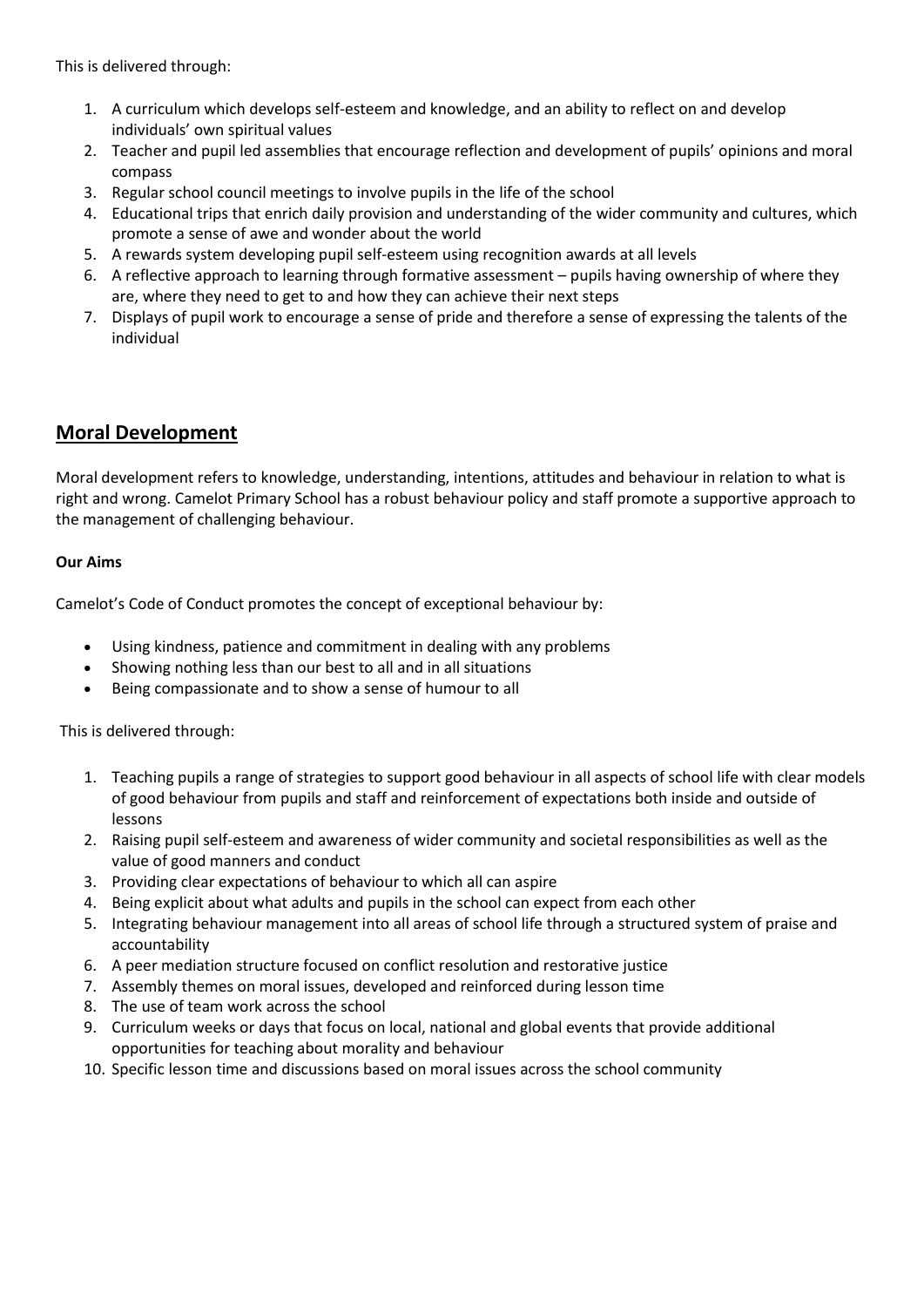## **Social Development**

Social development relates to the skills and personal qualities necessary for individuals to live and function effectively in society.

### **Our Aims**

Pupils will be encouraged to:

- Maintain and develop relationships within the school working successfully with other pupils and adults in the school community
- Take responsibility for their own learning, respond positively to the opportunities offered and to develop initiative
- Actively participate in the school community and beyond into the wider community outside of school
- Gain an understanding of the wider society through their family and carers, the school, local and wider communities

This is delivered through:

- 1. Elected school council representatives that work with the senior leadership team to feedback views, ideas and concerns to their year groups
- 2. Individualised provision and adaptation in daily and subject specific lessons
- 3. Consistent and effective working relationships with parents and carers that develop social skills and personal qualities
- 4. The development of skills in reflection, speaking, listening where pupils have the ability to learn both with teacher interaction and support, but increasingly with more independence
- 5. Pastoral intervention in which children are supported to make appropriate positive choices.

## **Cultural Development**

Camelot's daily provision promotes the cultural traditions of our own area, and the ethnic and cultural diversity of the world. Cultural development refers to pupils increasing their understanding and response to these elements, and which give societies and groups their unique character.

#### **Our Aims**

Pupils will be encouraged to:

- Experience a range of cultural activities through literature, music, technology, art and design, dance, drama and sport
- Appreciate, understand and respect aspects of their own and other cultural environments in terms of beliefs, values, attitudes, customs, knowledge and skills
- Recognise that similarities and differences may exist between different societies and groups
- Broaden, develop and enrich their interests and insights through interacting with opportunities the school and the wider community provides

This is delivered through:

- 1. Curriculum topic work across the school which explores "culture" in all its various forms in relation to specific subject areas
- 2. Daily assemblies which have weekly themes to explore SMSC and cultural diversity. Other events are also celebrated with drama, art and dance along with specific assemblies such as Remembrance, celebrations of Easter and other religious festivals